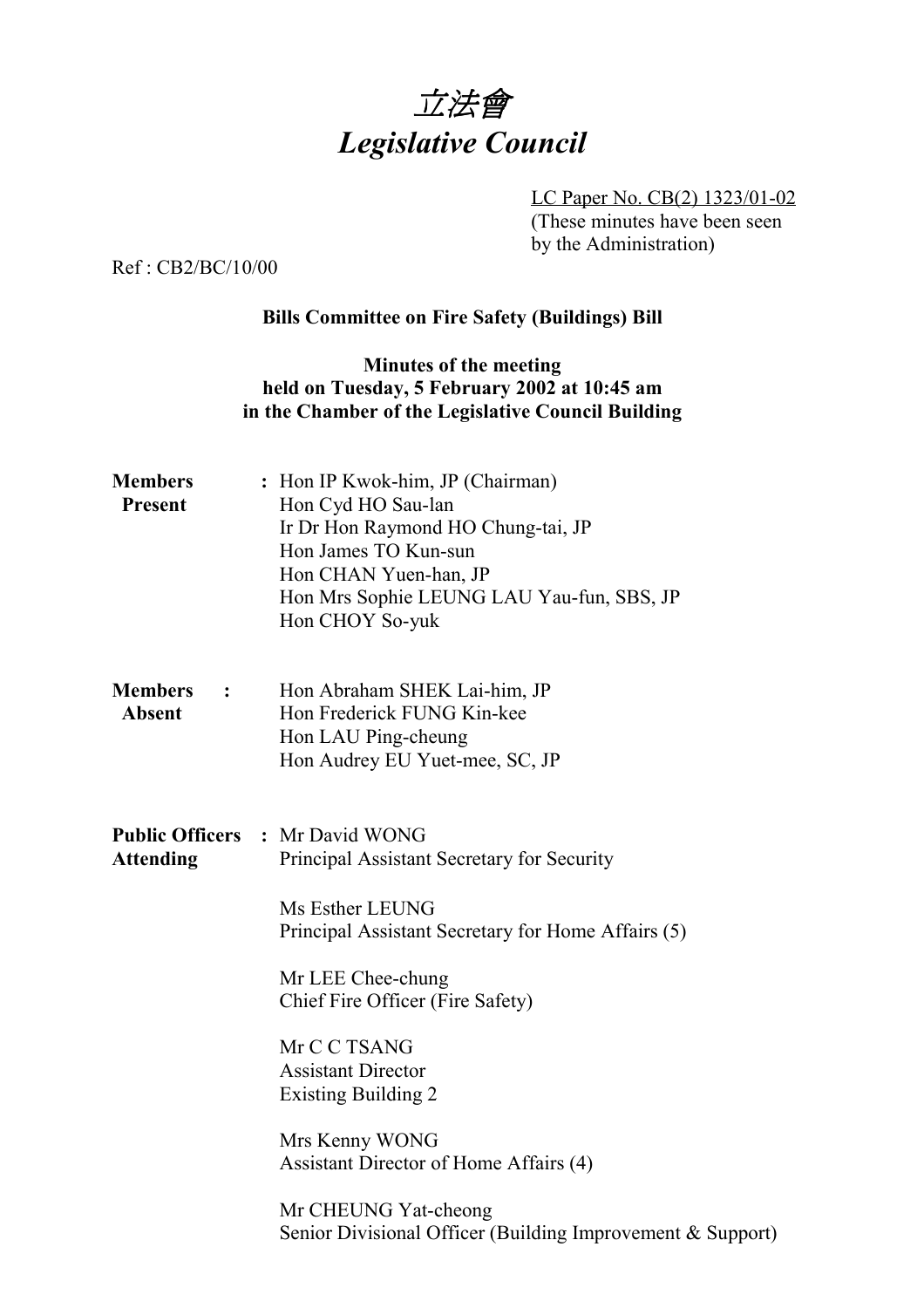|                               | Mr HO Cham<br><b>Chief Building Surveyor</b><br>Fire Safety |
|-------------------------------|-------------------------------------------------------------|
|                               | Mr Damian CHAN<br><b>Assistant Secretary for Security</b>   |
| Clerk in<br><b>Attendance</b> | : Mrs Sharon TONG<br>Chief Assistant Secretary (2)1         |
| Staff in<br><b>Attendance</b> | : Miss Connie FUNG<br>Assistant Legal Adviser 3             |
|                               | Miss Mary SO<br>Senior Assistant Secretary (2)8             |

Action

The Bills Committee deliberated (Index of proceedings attached at **Annex**).

2. The Bills Committee requested the Administration to give a response to the following issues raised by members at the meeting -

- a) Timing for introducing amendments to the Building Management Ordinance (Cap. 344) enabling Owners' Corporations (OCs) to borrow money from the Building Safety Loan Scheme (the Scheme) to cover outstanding contributions from owners who refused or failed to pay their shares of the costs incurred in upgrading the fire safety standards in the common parts of their buildings;
- b) Requirements and procedures for OCs to borrow money from the Scheme; and
- c) Feasibility of the Government placing a legal charge registrable against the titles of those irresponsible and missing owners with the Land Registry as a form of security for the money paid out from the Scheme.

3. The Administration agreed to revert to members on the issues set out in paragraph 2 above, after consulting the Subcommittee on review of the Building Management Ordinance of the Panel on Home Affairs on the same. The Administration said that it should be in a position to consult the Subcommittee within two to three months' time.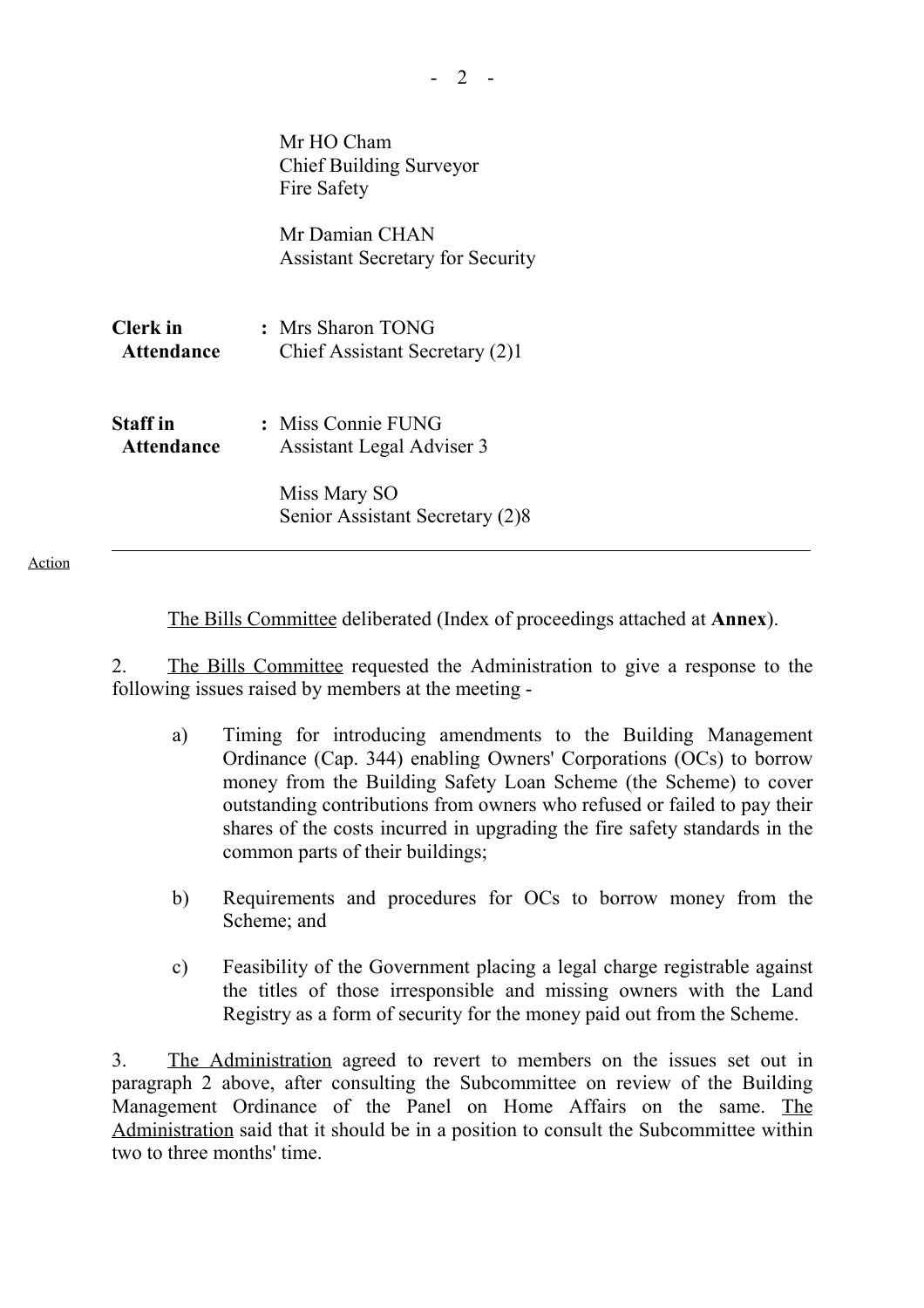4. The Bills Committee agreed to hold the next meeting on 5 March 2002 at 10:45 am to start clause-by-clause examination of the Bill.

5. There being no other business, the meeting ended at 11:58 am.

Council Business Division 2 Legislative Council Secretariat 12 March 2002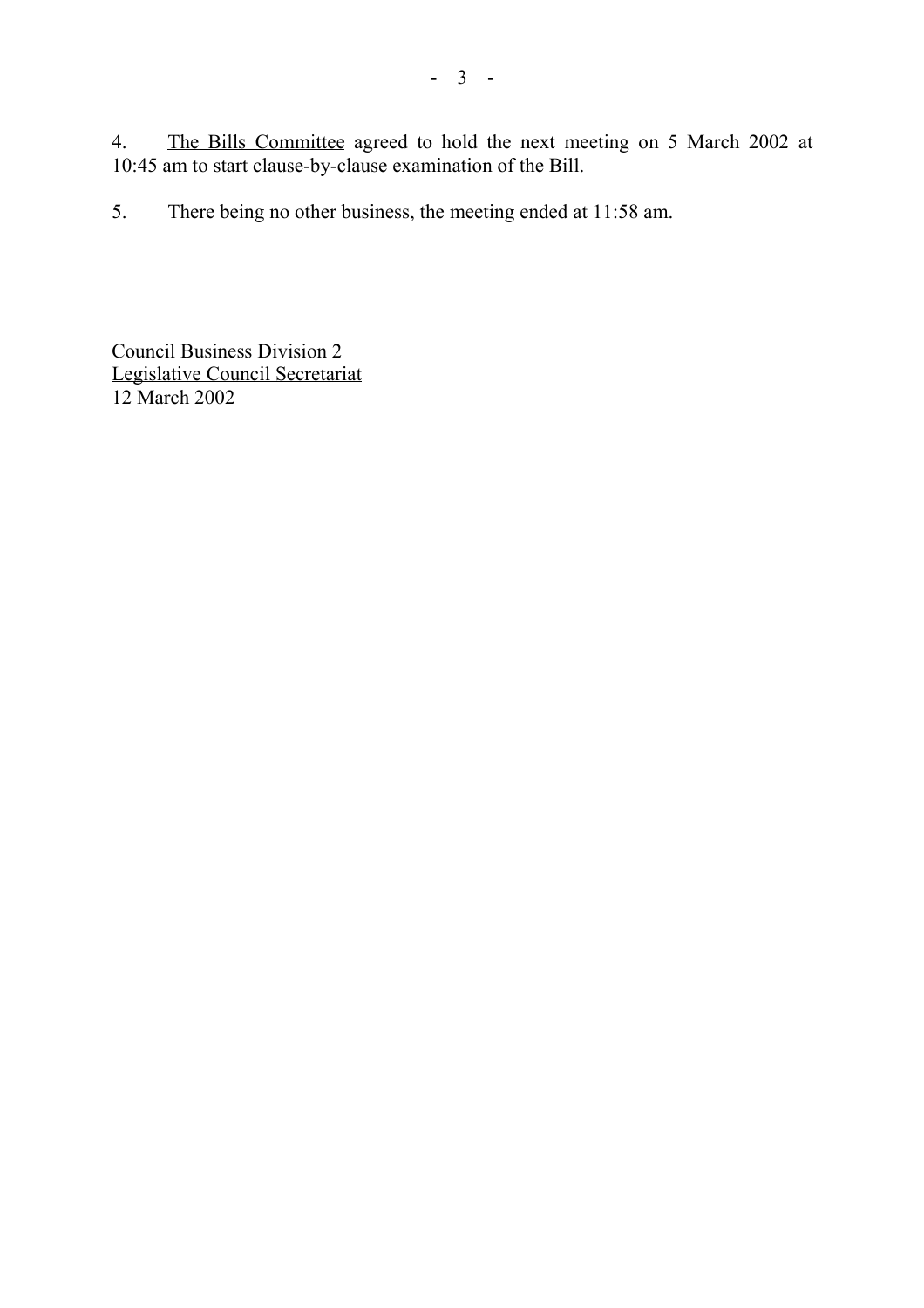## **Proceedings of the meeting of the Bills Committee on Fire Safety (Buildings) Bill on Tuesday, 5 February 2002, at 10:45 am in the Chamber of the Legislative Council Building**

| <b>Time</b>   | <b>Speaker</b>   | Subject(s)                                                                                                                                                                                                                                                                                                                                                                                                                                                                                                                                                                                                                                                                                                                                                                                                                        | <b>Action</b> |
|---------------|------------------|-----------------------------------------------------------------------------------------------------------------------------------------------------------------------------------------------------------------------------------------------------------------------------------------------------------------------------------------------------------------------------------------------------------------------------------------------------------------------------------------------------------------------------------------------------------------------------------------------------------------------------------------------------------------------------------------------------------------------------------------------------------------------------------------------------------------------------------|---------------|
|               |                  |                                                                                                                                                                                                                                                                                                                                                                                                                                                                                                                                                                                                                                                                                                                                                                                                                                   | required      |
| $0000 - 0404$ | Chairman         | Inviting the Administration to give a response<br>on how to address the problem of owners who<br>refused or failed to pay their shares of the costs<br>incurred in upgrading the fire safety standards in<br>the common parts of their buildings                                                                                                                                                                                                                                                                                                                                                                                                                                                                                                                                                                                  |               |
| 0405-1413     | Admin            | members<br>the existing<br>Briefed<br>legal<br>on<br>framework enabling Owners' Corporations<br>(OCs) to recover money from owners who<br>refused or failed to pay their shares of the costs<br>incurred in upgrading the fire safety standards in<br>the common parts of their buildings and support<br>provided by government departments, such as<br>the Home Affairs Department, to building<br>owners and OCs                                                                                                                                                                                                                                                                                                                                                                                                                |               |
|               |                  | Also briefed members on the proposal to amend<br>the Building Management Ordinance (Cap. 344)<br>enabling OCs to borrow money from the<br>Building Safety Loan Scheme (the Scheme) to<br>cover<br>outstanding<br>contributions<br>from<br>irresponsible and missing owners.<br>Legal<br>advice was being sought on the feasibility of the<br>Government placing a legal charge registrable<br>against the titles of those irresponsible and<br>missing owners with the Land Registry as a<br>form of security for the money paid out from the<br>Scheme. The Administration should be in a<br>position to brief the Subcommittee on the<br>review of the Building Management Ordinance<br>of the Panel on Home Affairs on the aforesaid<br>proposal within two to three months' time,<br>before reverting to this Bills Committee |               |
| 1414 - 1522   | Mr James TO      | Scrutiny of the Bill should continue, despite the<br>fact that the problem of recovering money from<br>irresponsible and missing owners could not be<br>satisfactorily resolved at this stage                                                                                                                                                                                                                                                                                                                                                                                                                                                                                                                                                                                                                                     |               |
| 1523 - 1806   | Miss CHOY So-yuk | Scrutiny of the Bill should be held in abeyance<br>until the problem of recovering money from<br>irresponsible<br>and<br>missing<br>owners<br>was<br>satisfactorily resolved                                                                                                                                                                                                                                                                                                                                                                                                                                                                                                                                                                                                                                                      |               |
| 1807 - 2022   | Admin            | Reiterated his views mentioned earlier at the<br>meeting                                                                                                                                                                                                                                                                                                                                                                                                                                                                                                                                                                                                                                                                                                                                                                          |               |
| $2023 - 2051$ | Chairman         | Government should foot the bill borne by<br>irresponsible and missing owners, instead of<br>relying on OCs to do the same                                                                                                                                                                                                                                                                                                                                                                                                                                                                                                                                                                                                                                                                                                         |               |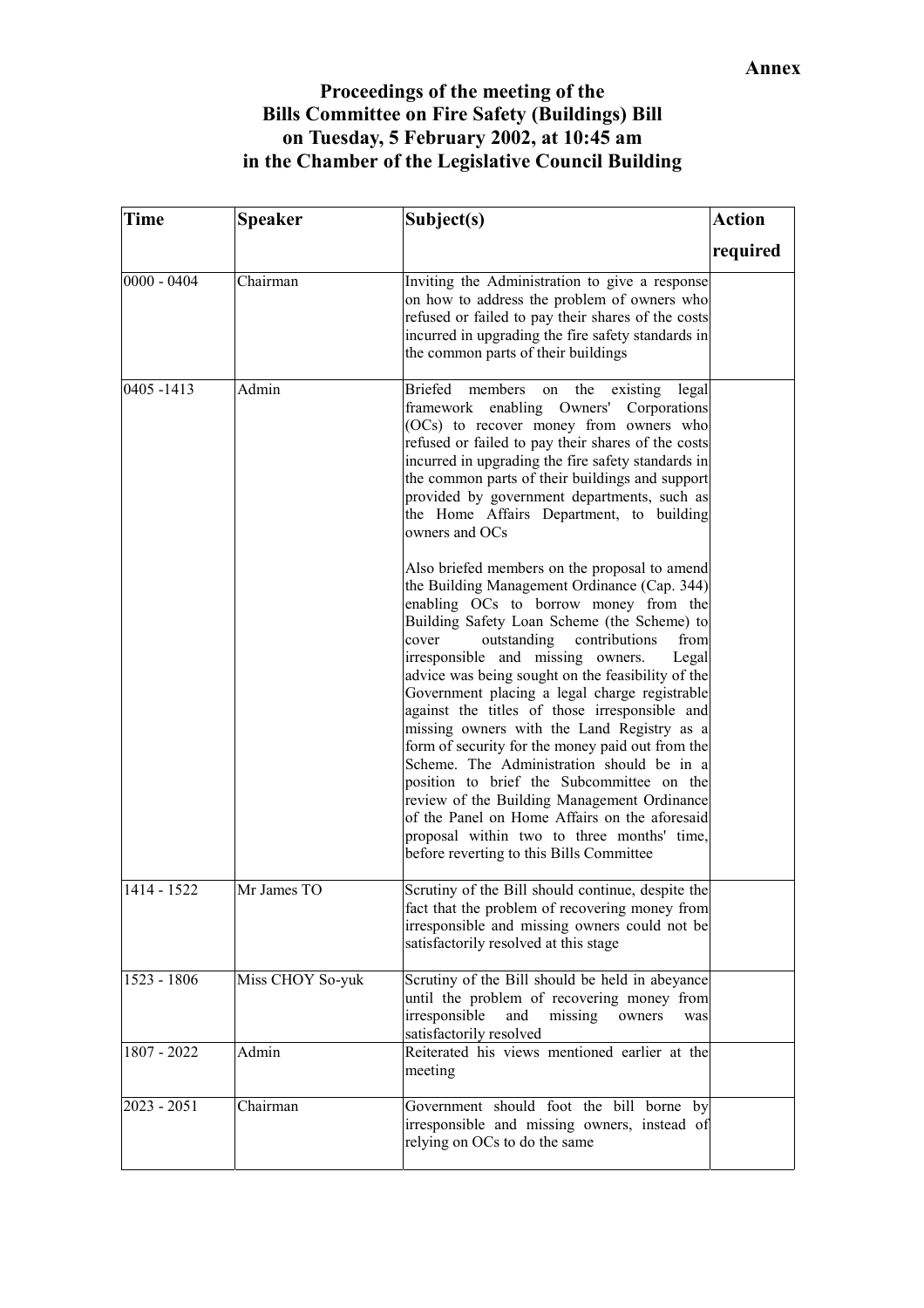| <b>Time</b>   | <b>Speaker</b>     | Subject(s)                                                                                                                                                                                                                                                                                                                                                                                                 | <b>Action</b> |
|---------------|--------------------|------------------------------------------------------------------------------------------------------------------------------------------------------------------------------------------------------------------------------------------------------------------------------------------------------------------------------------------------------------------------------------------------------------|---------------|
|               |                    |                                                                                                                                                                                                                                                                                                                                                                                                            | required      |
| $2052 - 2209$ | Miss CHOY So-yuk   | Reiterated her view that scrutiny of the Bill<br>should be held in abeyance until the problem of<br>recovering money from irresponsible<br>and<br>missing owners was satisfactorily resolved                                                                                                                                                                                                               |               |
| 2210 - 2349   | Miss CHAN Yuen-han | Echoed similar view expressed by Miss CHOY                                                                                                                                                                                                                                                                                                                                                                 |               |
| 2350 - 2658   | Admin              | Members' concern should be addressed if OCs<br>were allowed to borrow money from the<br>Scheme to cover outstanding contributions from<br>and missing<br>irresponsible<br>owners,<br>and<br>Government could place a legal charge<br>registrable against the titles of those<br>irresponsible and missing owners with the Land<br>Registry as a form of security for the money<br>paid out from the Scheme |               |
| 2659 - 2858   | Miss CHAN Yuen-han | OCs should not be expected to foot the bill<br>borne by irresponsible and missing owners                                                                                                                                                                                                                                                                                                                   |               |
| 2859 - 3219   | Admin              | Urged members to continue scrutiny of the Bill                                                                                                                                                                                                                                                                                                                                                             |               |
| 3220 - 3354   | Ms Cyd HO          | The Bill should not come into operation until<br>the problem of recovering money from<br>irresponsible and missing owners was resolved                                                                                                                                                                                                                                                                     |               |
| 3355 - 3623   | Admin              | Reiterated the work underway<br>by the<br>Administration to address members' concern on<br>the difficulty for OCs to recover money from<br>irresponsible and missing owners                                                                                                                                                                                                                                |               |
| 3624 - 3808   | Chairman           | Sought members' view on whether the scrutiny<br>of the Bill should be held in abeyance                                                                                                                                                                                                                                                                                                                     |               |
| 3809 - 3839   | Ms Cyd HO          | Suggested to issue a circular inviting members'<br>view on whether the scrutiny of the Bill should<br>be held in abeyance                                                                                                                                                                                                                                                                                  |               |
| 3840 - 3925   | Chairman           | Considered not necessary, as members had been<br>advised that this meeting would decide whether<br>the scrutiny of the Bill should be held in<br>abeyance                                                                                                                                                                                                                                                  |               |
| 3926 - 4011   | Mrs Sophie LEUNG   | Scrutiny of the Bill should continue                                                                                                                                                                                                                                                                                                                                                                       |               |
| 4012 - 4050   | Ms Cyd HO          | Would not insist on suspending the scrutiny of<br>the Bill                                                                                                                                                                                                                                                                                                                                                 |               |